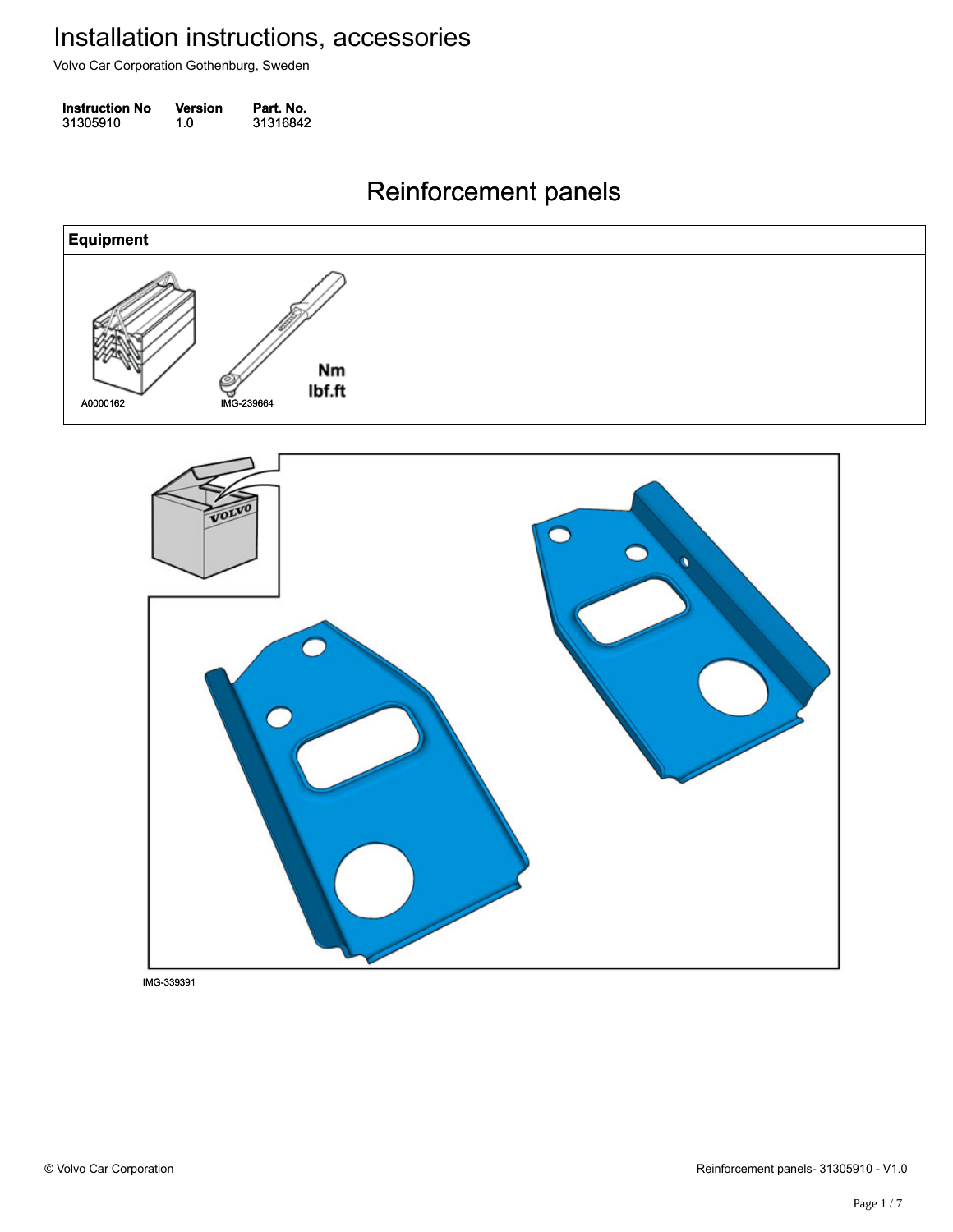Volvo Car Corporation Gothenburg, Sweden

#### **INTRODUCTION**

Read through all of the instructions before starting installation.

Notifications and warning texts are for your safety and to minimise the risk of something breaking during installation.

Ensure that all tools stated in the instructions are available before starting installation.

Certain steps in the instructions are only presented in the form of images. Explanatory text is also given for more complicated steps.

In the event of any problems with the instructions or the accessory, contact your local Volvo dealer.



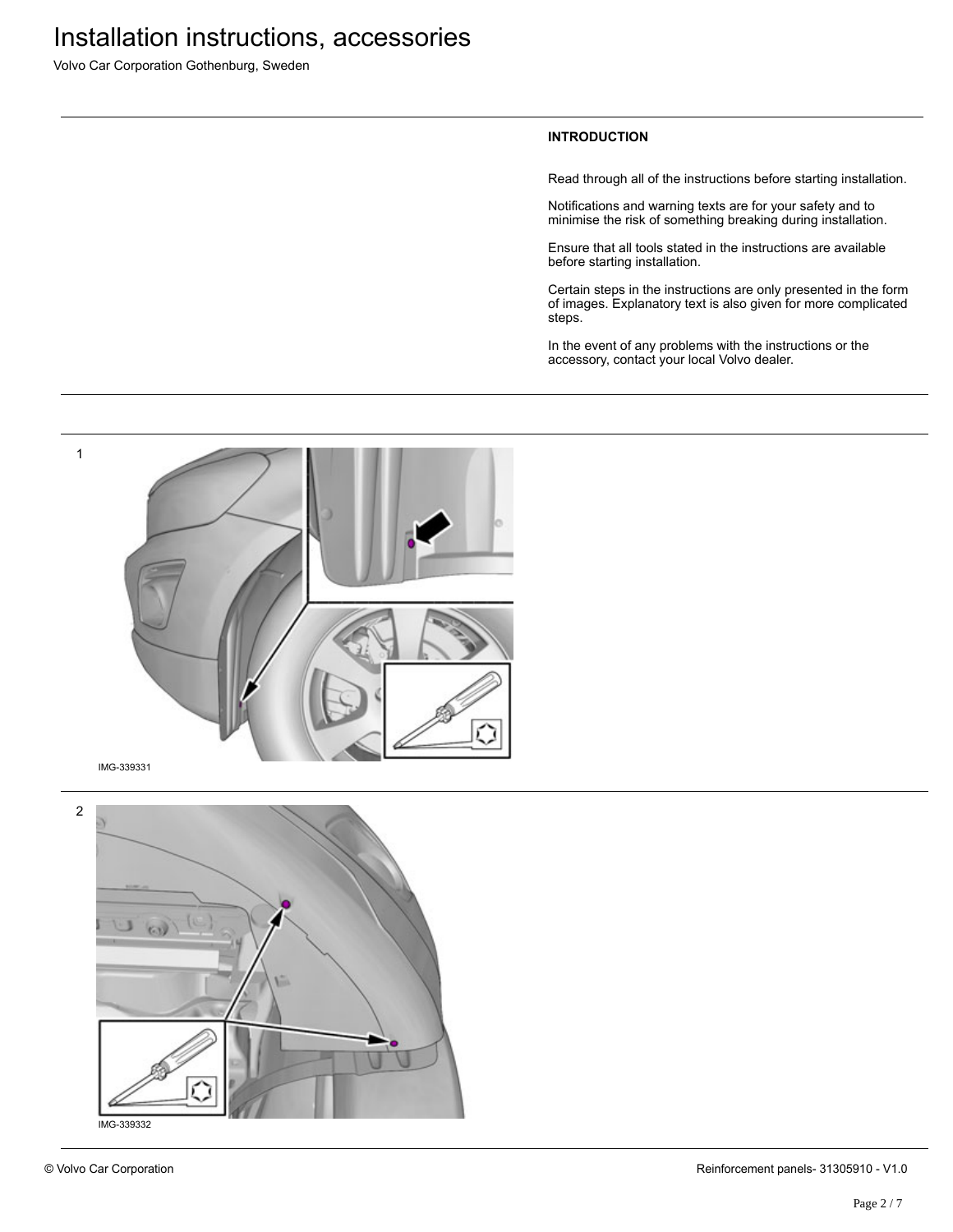Volvo Car Corporation Gothenburg, Sweden



IMG-307689

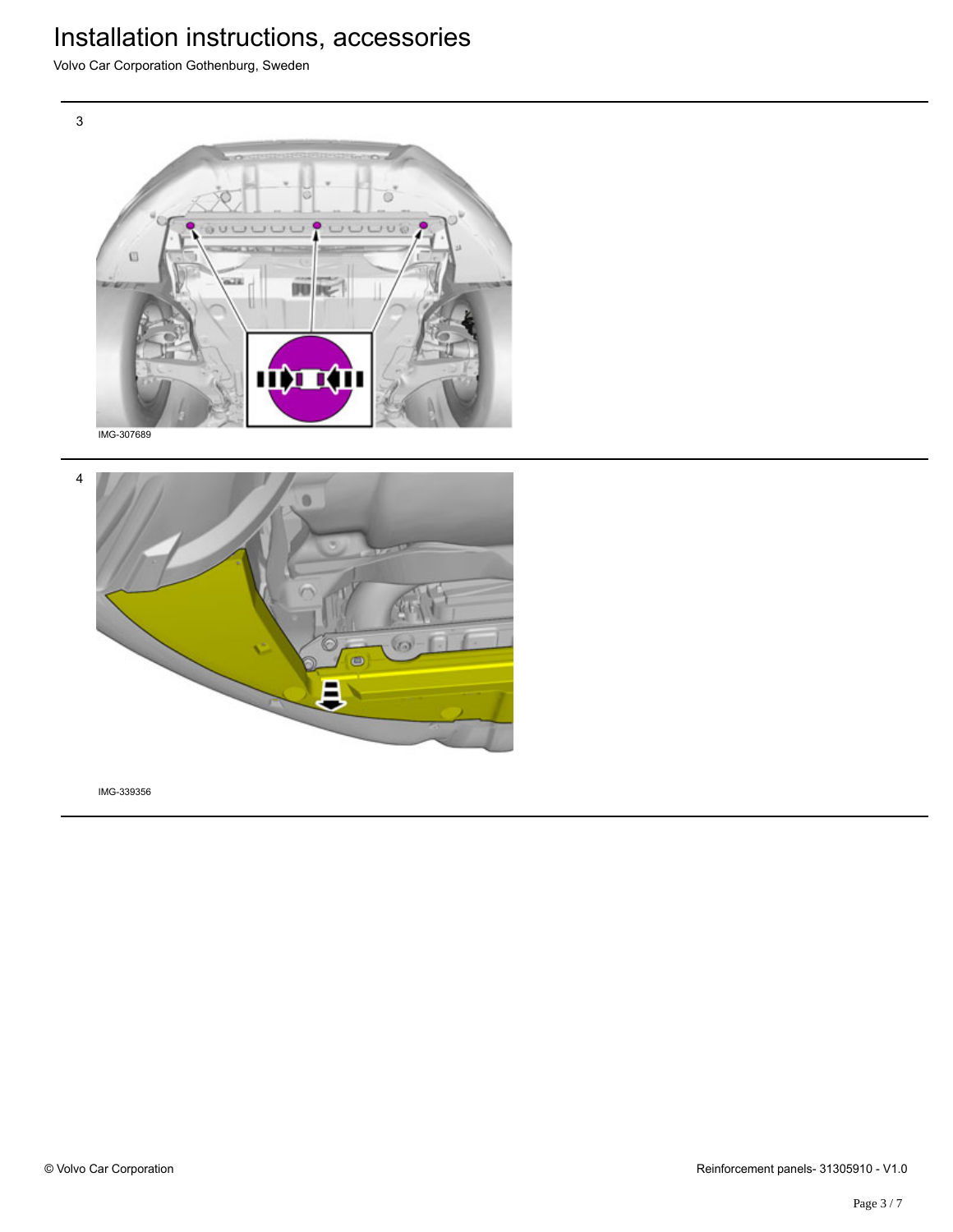Volvo Car Corporation Gothenburg, Sweden



Place a support under the radiator member.

IMG-342187

5

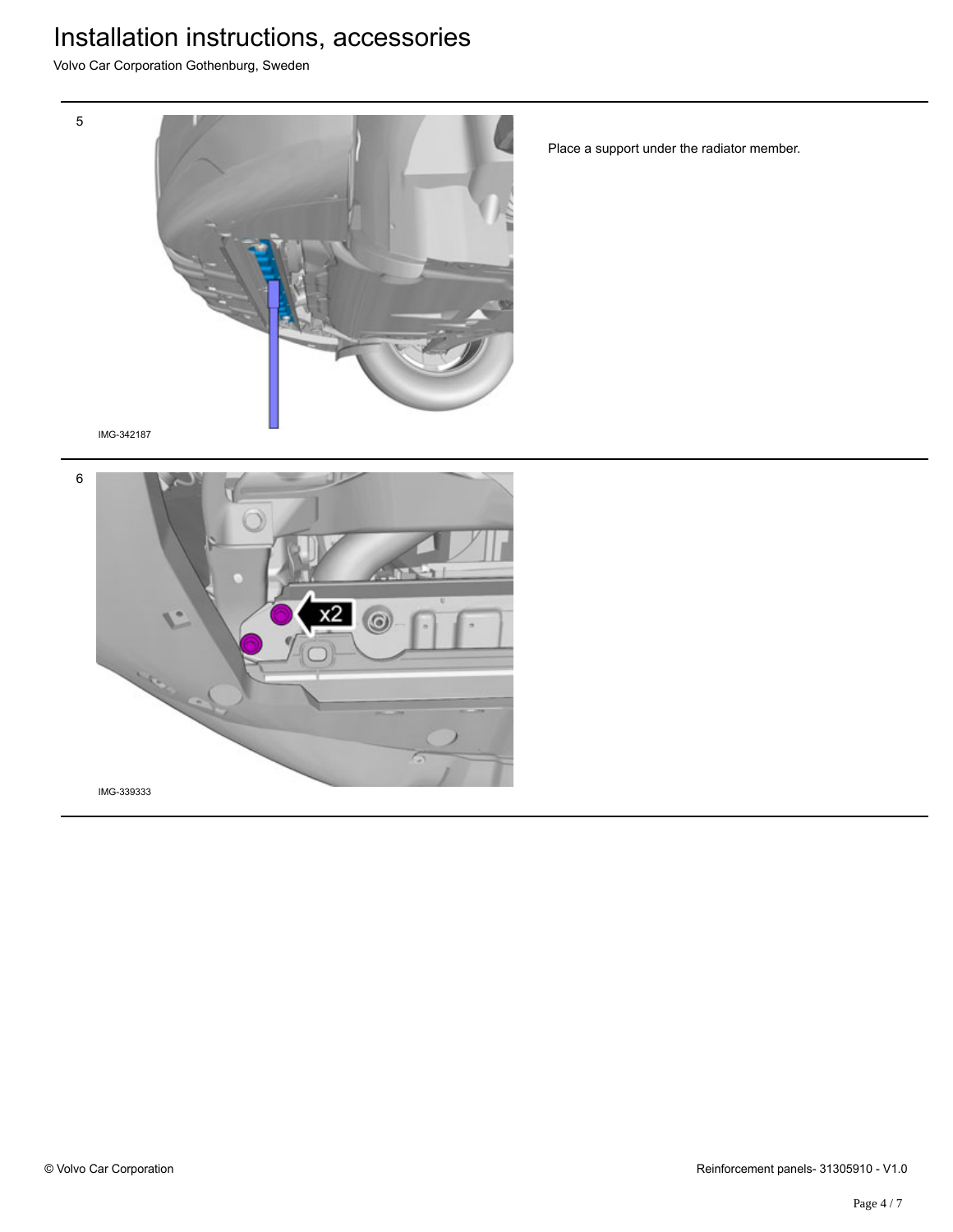Volvo Car Corporation Gothenburg, Sweden



8  $\mathbf{\hat{P}}$ 1 2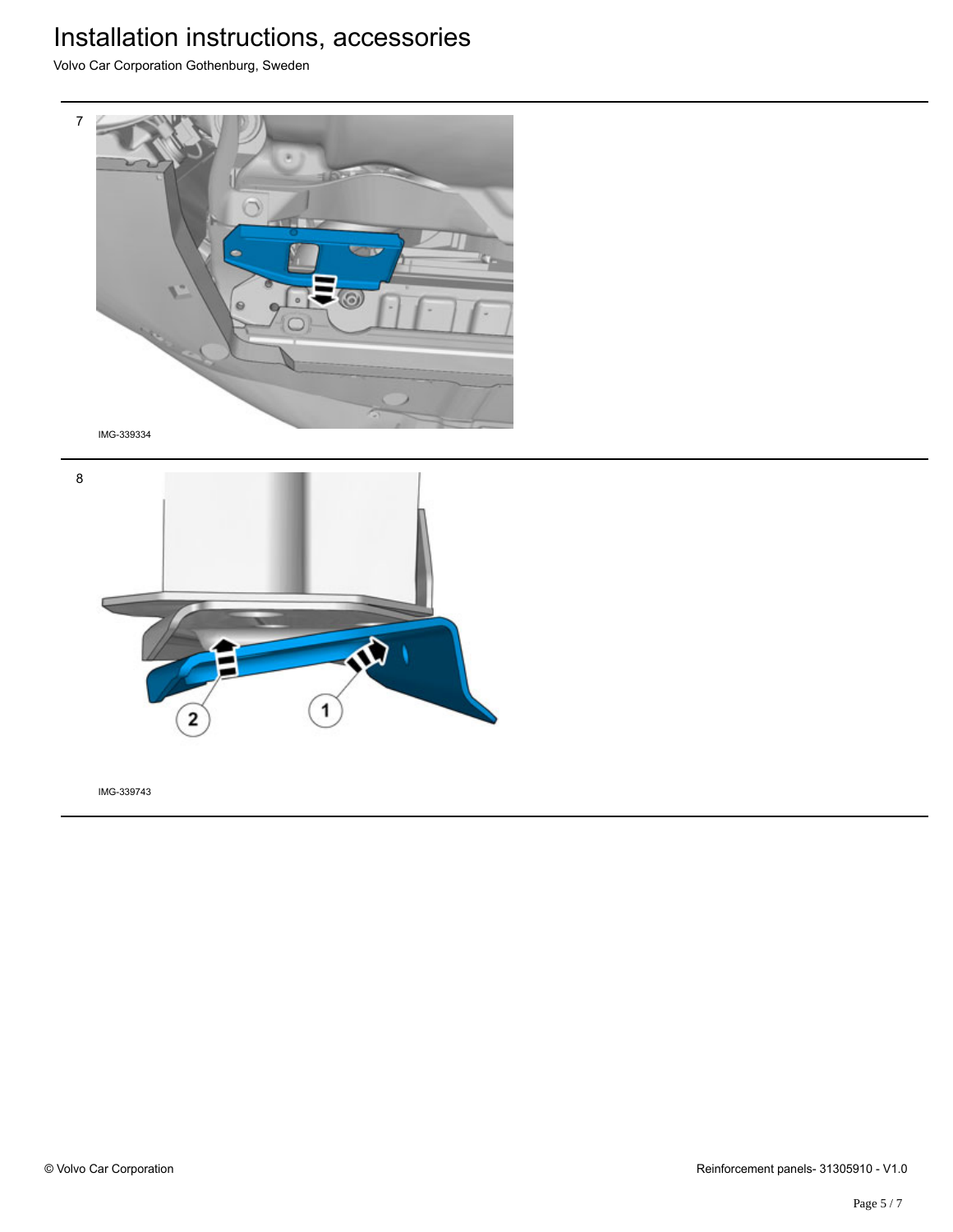Volvo Car Corporation Gothenburg, Sweden



Ensure that the reinforcement panels are correctly positioned.